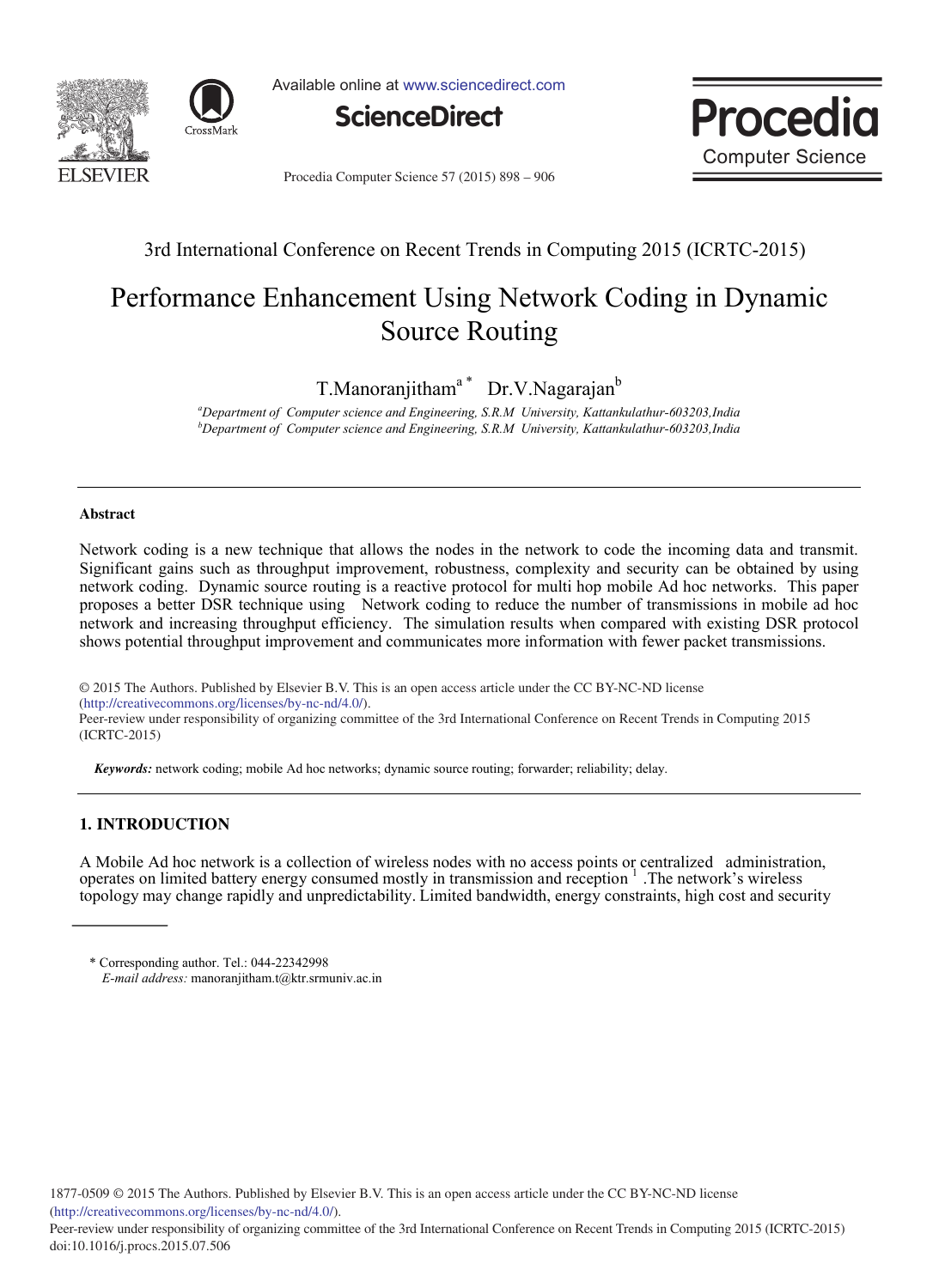are some encountered problems in these types of network. The routing protocols of mobile ad hoc can be classified into three groups, table- driven, source initiated on  $-$  demand and hybrid routing protocols  $2$ . Dynamic source routing protocol is a source initiated reactive protocol.

The network coding technique was introduced by Ahlswede et  $al.^3$  is a recent field in information theory that allows the intermediate nodes to create new packets by combining the packets received over the incoming edges. This technique offers several benefits such as increase in throughput, improvement in reliability and robustness of the network. Using this technique the total number of transmission is reduced and so saves power of some bottleneck nodes and increases the life time of the network. A simple example in a wireless context is a six node topology as shown in figure 1. Node N1 and Node N2 are source nodes. Node N1 transmits to N5 and N6, similarly Node N2 to N5 and N6. Instead of transmitting separately, when network coding approach is used the two packets from the source are combined by means of XOR operations at the intermediate node N3 and forwarded. The receiver can then decode this coded packet to get the required data.



Figure 1: Simple example of network coding

Network coding was initially proposed as a distributed mechanism for achieving the multicast theoretic (maxflow, min –cut) capacity in wired networks. Coding are of two types linear network coding and random network coding .Network coding techniques can be applied to wireless network <sup>4</sup> to achieve load balancing, energy saving, network monitoring , security and distributed storage. The example above shows that the network coding technique reduces the number transmissions.. It allows for a much larger degree of flexibility in the way packets can be combined. In addition to throughput benefits it is well suited for environments where only partial or uncertain information is available for decision making. Information reception does not depend on receiving specific packet content but rather on receiving a sufficient number of independent packets. This paper is organized as follows: In section 1 the introduction, section 2 we discuss the related work , section 3 description of dynamic source routing, section 4 presents the proposed network coded – dynamic source routing.. Section 5 provides the simulation results of the proposed protocol and section 6 concludes this paper.